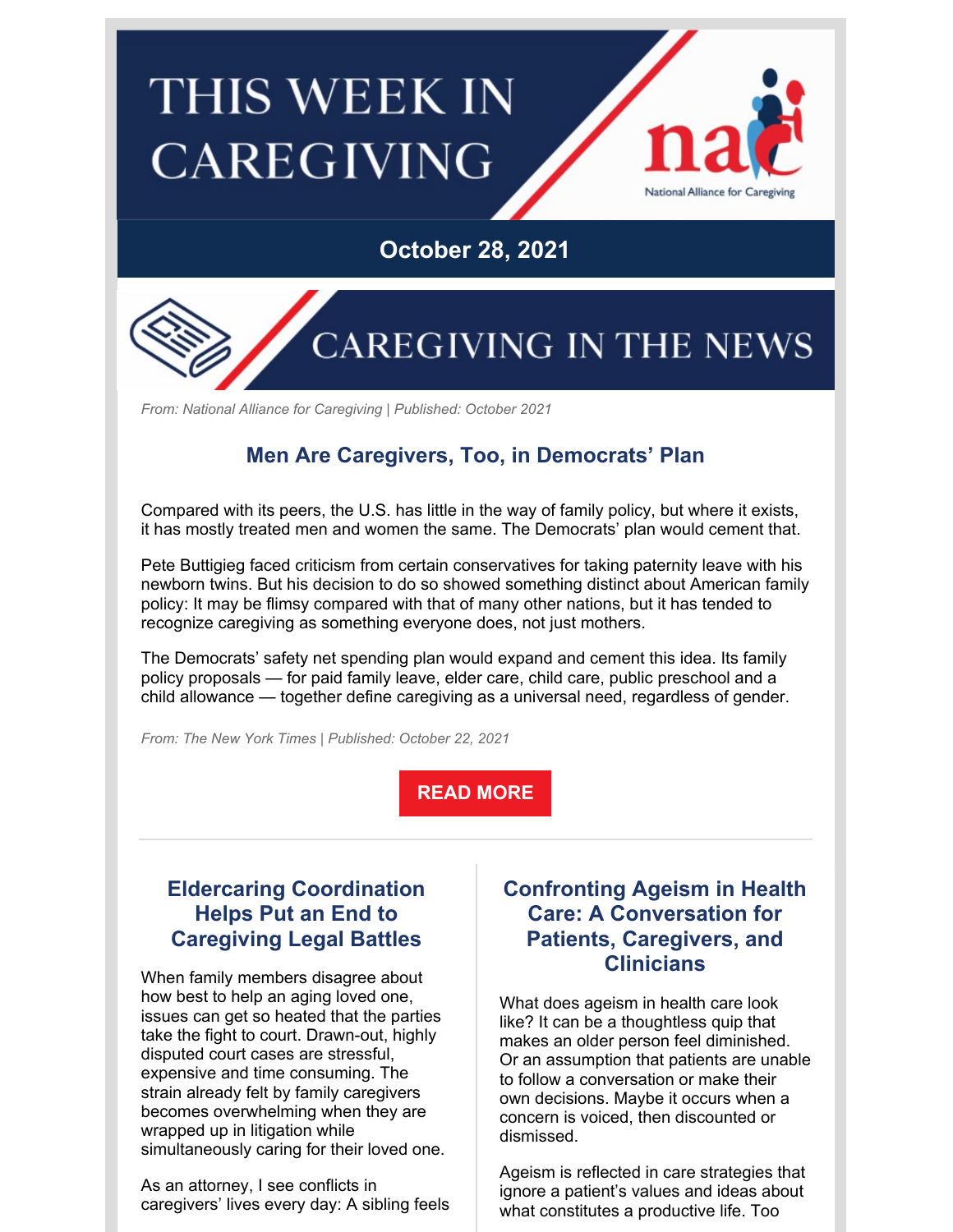they're being kept in the dark about Dad's health; someone suspects that the caregiver is spending Mom's money on themselves; or the out-of-state relatives believe (sight unseen) that the caregiver is neglecting their care partner. Tensions boil over and they seek my advice about their legal options. Most people aren't litigious or sue-happy. They want to avoid going to court more than they want to go.

*From: AARP | Published: October 25, 2021*



often, attitudes such as "these patients are old and near the end anyway" or "there's not much we can do to help them" prevail.

Ageism is not new, but the covid pandemic brought it shockingly into view. In its early days, the virus was shrugged off as something of concern mostly to older people, with some arguing they were expendable if the alternative was shutting down the economy. In the grave months that followed, many who died in nursing care were dehumanized in news reports that showed body bags piled outside facilities.

*From: Kaiser Health News | Published : October 22, 2021*





# **Innovations in Alzheimer's Caregiving Awards**

#### **The Deadline Has Been Extended to November 15**

With support from The Rosalinde and Arthur Gilbert Foundation and Bader Philanthropies, Inc. we're happy to announce that the application process is now open for this year's Innovations in Alzheimer's Caregiving Awards.

One award of \$20,000 will be given in each of the following three categories:

- Creative Expression
- Diverse/Multicultural Communities
- Public Policy
- Background

**[REGISTER](https://www.caregiver.org/research-policy/alzheimers-caregiving-innovations-awards/) HERE**

### **WISER's Annual Women's Symposium**

### **A Virtual Event**

**25 Years of Improving Women's Financial Security Where We Stand: Possibilities & Progress** *!*

Friday, October 29, 2021 11:30am - 3:00pm ET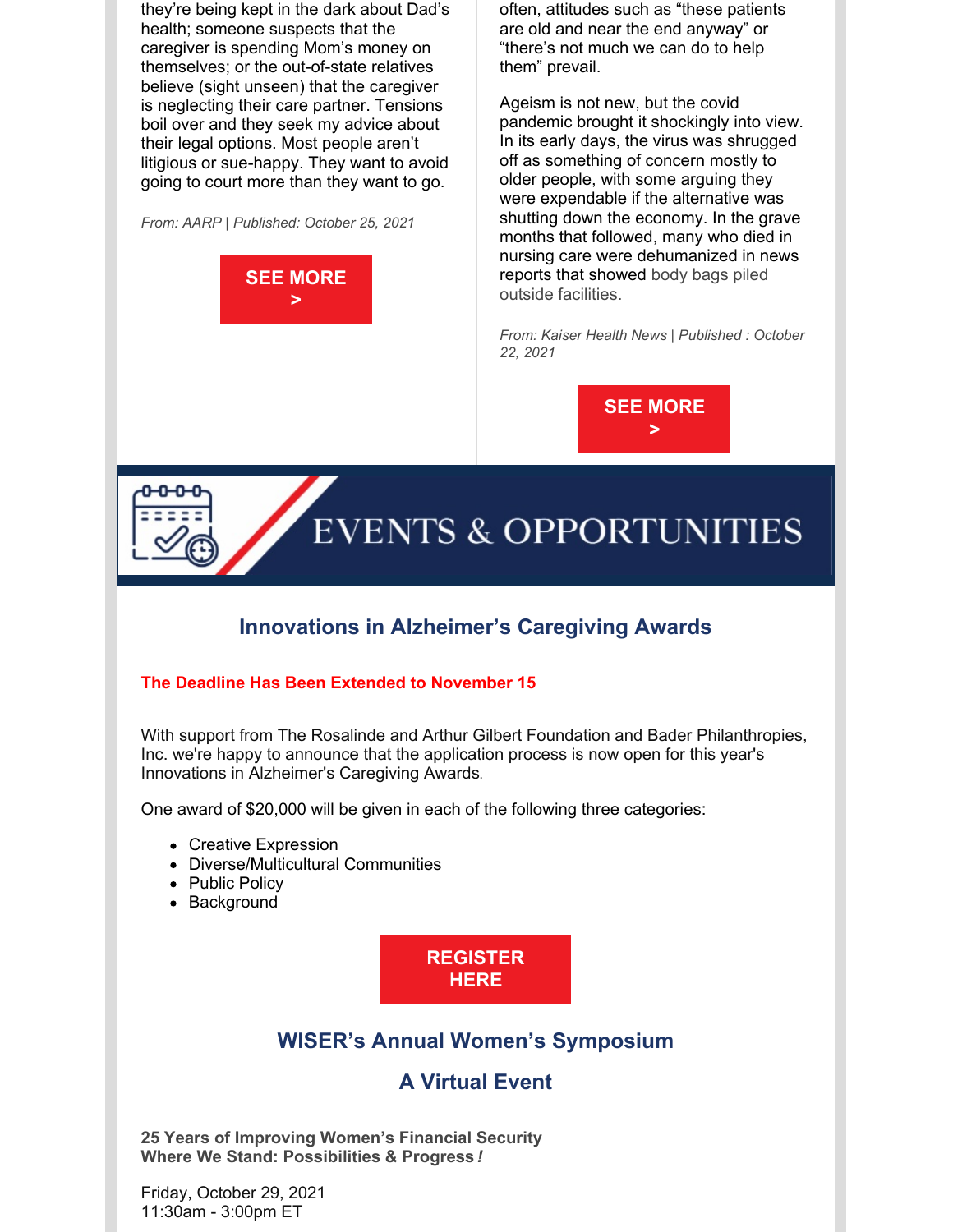Join the Women's Institute for a Secure Retirement (WISER) for a virtual symposium to celebrate WISER's 25 years of helping women, educators and policymakers address the important challenges women face when saving for retirement. This year's event will explore how financial services providers, lawmakers, public policy experts, and community leaders can work together to make the *next* 25 years more financially secure for all women.



# **PATIENT AND CAREGIVER STUDIES**

# **Black Male Dementia Caregiver Burden Study**

GW School of Medicine and Health Sciences is actively recruiting Black men aged 30-85 who are either caregivers or non-caregivers of loved ones diagnosed with dementia. Participants will engage in a series of questionnaires, surveys, and a focus group, and can receive up to \$125 in compensation. Click the link below for additional information.

> **[LEARN](https://smhsgwu.co1.qualtrics.com/jfe/form/SV_9SPFjnwprvuEXS6) MORE >**

# **COVID-19 Study**

**The University of Tennessee College of Nursing is seeking adults who are currently providing care (at least 8 hours a week) to an older adult with a chronic condition.**

Are you a caregiver for an older adult with a chronic condition? Please consider taking part in this important research study to understand caregiving during #COVID-19. The University of Tennessee College of Nursing is seeking adults who are currently providing care (at least 8 hours a week) to an older adult with a chronic condition for a research study. The purpose of the study is to understand the experiences of caregivers during COVID-19. The study involves responding to an online survey questionnaire with questions related to caregiving and one interview to talk about their experiences using online caregiving resources. The one-time interview takes approximately 30–45 minutes to complete. Participants will receive a \$25 Amazon gift card for completing the interview and a separate \$10 Amazon gift card for completing the survey.



### **Intuition Study**

Biogen has officially opened enrollment for the virtual Intuition Study in the United States. Using everyday devices, this first-of-its-kind study aims to measure changes in thinking and memory in adults, as well as identify longer-term changes in brain health. For more information about who is eligible and how to enroll, click the link below.

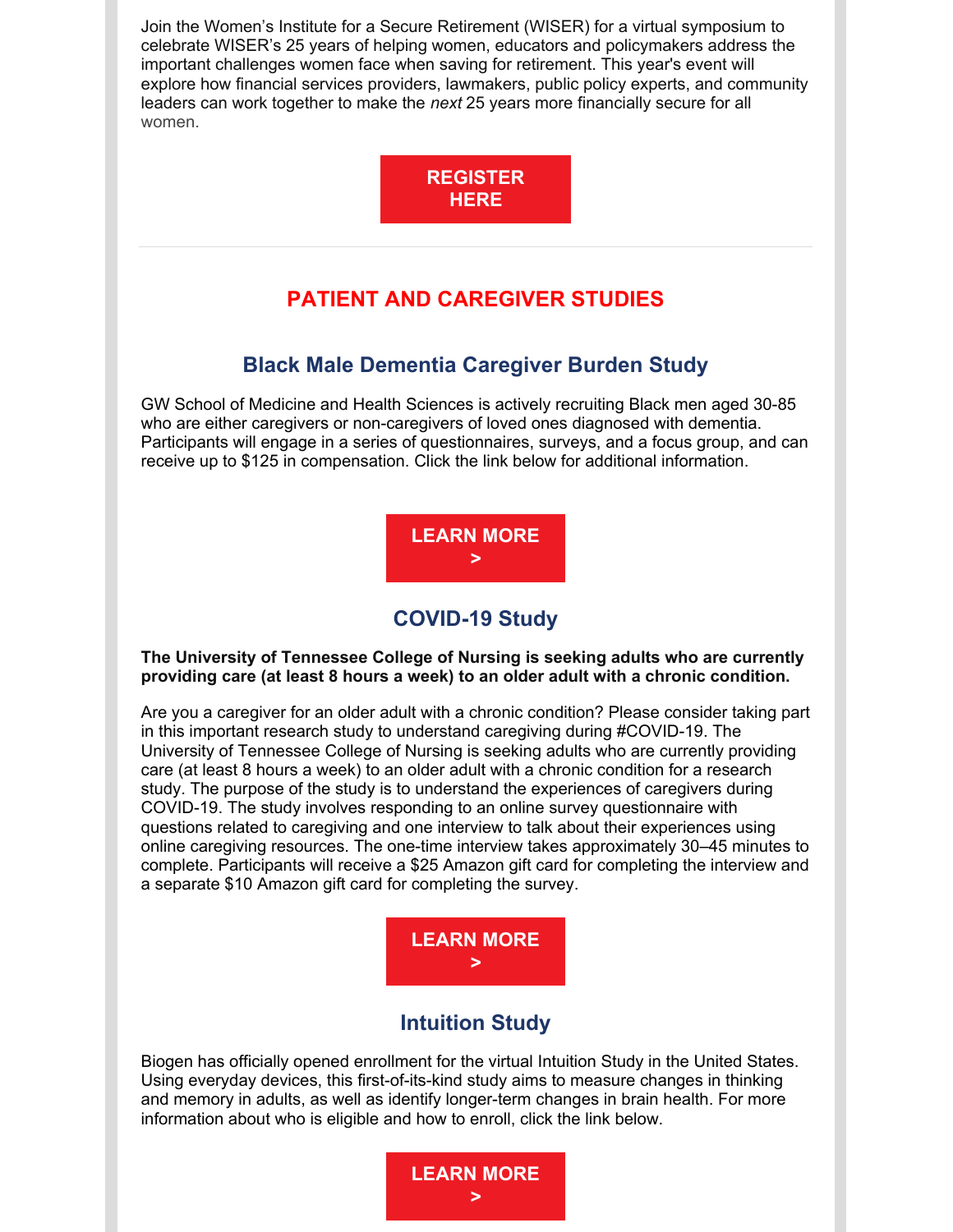# **AHEAD Study**

Join a trial that aims to help prevent Alzheimer's disease, funded by the National Institutes of Health (NIH) and Eisai Inc., which is testing an investigational treatment aimed at delaying memory loss before noticeable signs of Alzheimer's disease begin.



**[LEARN](https://www.aheadstudy.org/) MORE >**

# **LEAF: Life Enhancing Activities for Family Caregivers**



Researchers at UCSF and Northwestern University are testing a program for family caregivers of people with Alzheimer's Disease designed to increase levels of positive emotion, which in turn can help lower stress and support ways of coping with the stresses of caregiving.

**Click the red link below to learn more and click [HERE](https://redcap.nubic.northwestern.edu/redcap/surveys/index.php?s=4HRKK7JMCX) to take the pre-screening survey.**



# **Veteran User Experience Research Study**

Are you a Veteran? Active duty or Reserves? A caregiver? A family member? The Department of Veterans Affairs wants to make it easier for you to explore, apply for, manage, and track your VA benefits. Teams at the VA want to hear your feedback about improvements they are making to VA websites, mobile applications, and other digital tools -- to ensure that these services are usable and relevant for you.

**Click the red link below to learn more and click [HERE](https://perigeantechnologies.knack.com/vausability-register-form) to register.**

**[LEARN](https://veteranusability.us/) MORE >**

# **IN CASE YOU MISSED IT...**

**NAC Elevates The Voice of The Nation's Caregivers In a New**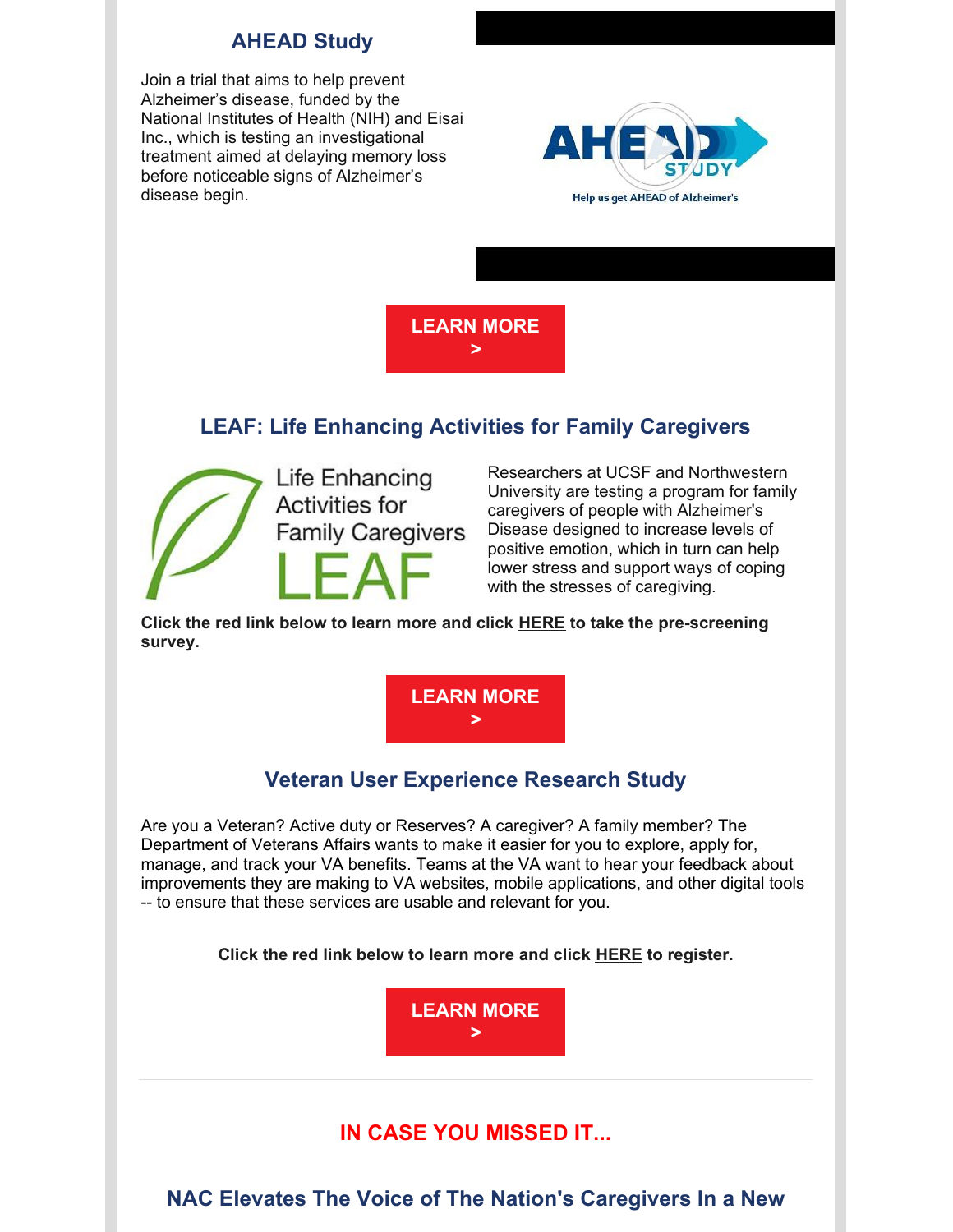### **Video Campaign**

NAC has produced a series of vignettes designed to capture the voice of our nation's caregivers. Included in the RAISE Council's final recommendations to Congress, the vignettes offer a timely, added layer of social support and recognition for family and friends providing unpaid care.

To help support caregivers, NAC supports the implementation of policies that will reinforce those caring for a diverse range of people across different lifespans and experiencing different health conditions.

#### **Click below to view the video.**







#### There are 23 million working caregivers in this country.

n't have to go over what<br>. and going to HR for<br>ublic and impersonal,"  $\epsilon$ I'd find myself staring at my computer screen,<br>unable to think at elect care, assistance<br>  $\begin{array}{ll}\n\text{else:} & \text{for } \text{definite} \\
\text{else:} & \text{if } \text{arg} \text{ } \text{def} \\
\text{else:} & \text{if } \text{arg} \text{ } \text{def} \\
\text{else:} & \text{if } \text{arg} \text{ } \text{def} \\
\text{circle:} & \text{if } \text{arg} \text{ } \text{def} \\
\text{circle:} & \text{if } \text{arg} \text{ } \text{def} \\
\text{circle:} & \text{if } \text{arg} \text{ } \text{def} \\
\text{circle:} & \$ going on at home.

# **Lessons from the Workplace: Caregiving During COVID-19**

In the first **[article](https://www.caregiving.org/lessons-from-the-workplace-caregiving-during-covid-19/)** of its new Spotlight series, Social Innovations in Caregiving, the National Alliance for Caregiving details the hardships the COVID-19 crisis magnified for millions of working caregivers and explores the mismatch between what family caregivers need to meet the demands of working while caregiving and what benefits and supports employers offer. "The pandemic has exposed the reality that working Americans must too often choose between caring for loved ones and holding onto their jobs," says Grace Whiting,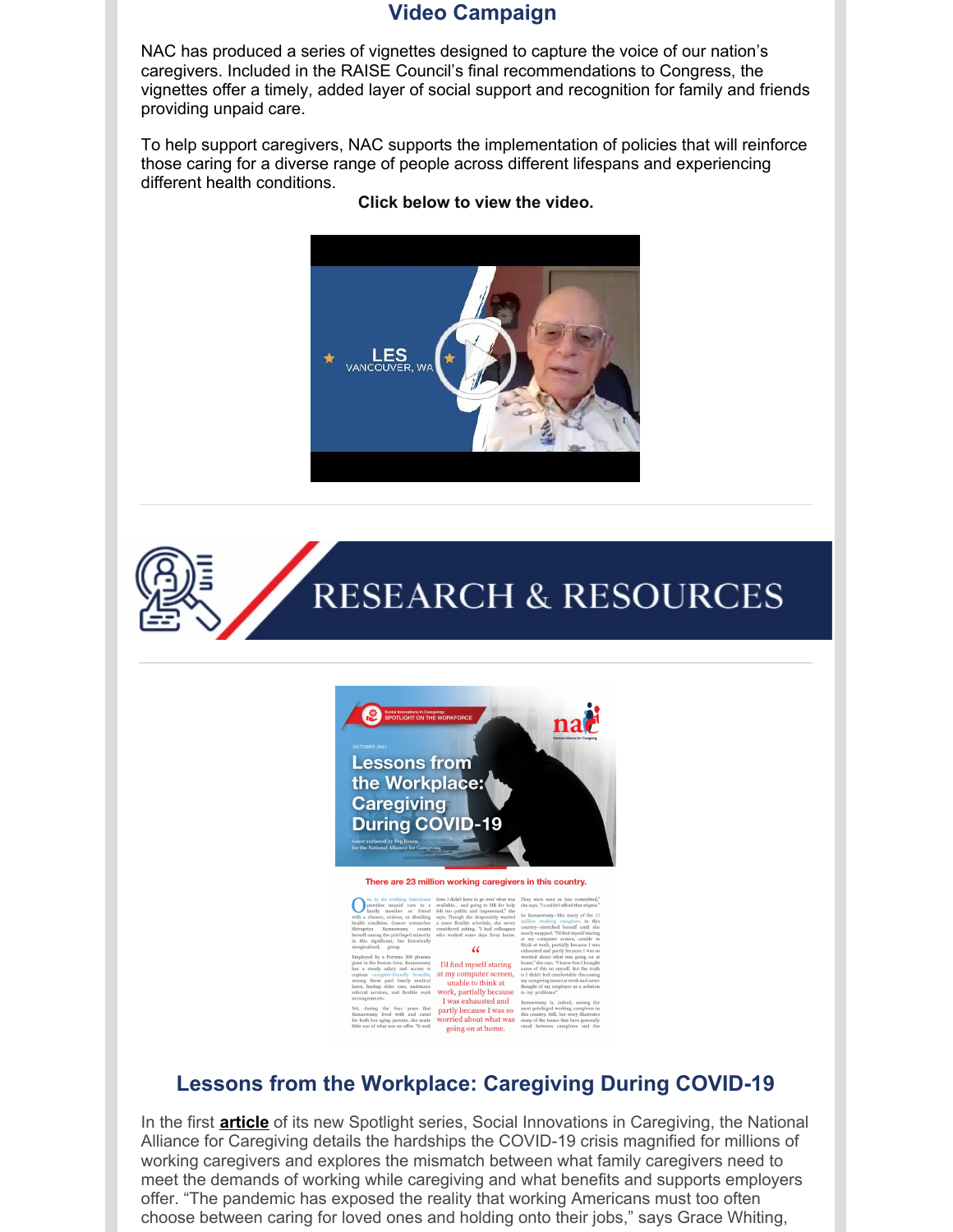President, and CEO of NAC.

Offering potential solutions on how employers can address this mismatch, NAC advances recommendations for workplace policies and practices that employers can provide to caregivers. These recommendations include flextime, compressed workweeks, and public policy strategies to help reinforce workplace solutions such as redefined paid leave criteria.





Global

Genes'

MADE POSSIBLE WITH SUPPORT BY

**Mallinckrodt** 

# **NAC's Circle of Care Guidebook for Caregivers of Children with Rare and/or Serious Illnesses**

Global

**Genes** 

nač

The National Alliance for Caregiving recently produced *The Circle of Care Guidebook for Caregivers of Children with Rare and/or Serious Illnesses*, a new resource designed in partnership with Global Genes and with support by Mallinckrodt Pharmaceuticals to provide caregivers with the support, services and specialized information they need to care for a child with a rare and/or serious illness. This guidebook offers an extensive list of resources to help a caregiver in any situation throughout the entirety of their journey as a rare disease caregiver, compiled by those in the rare disease space and caregivers themselves. This list is supplemented by the specialized information needed in order to care for a child with a rare and/or serious illness. If you or someone you know cares for a child living with a rare and/or serious illness, make sure to check out the guidebook at the link below.

You'll learn about:

- The process of getting an accurate diagnosis for a rare and/or serious illness;
- Genetic testing, clinical trials and support groups that can help;
- Information on treatment and care coordination with specialized teams;
- Understanding the cost of care and treatment;
- Advocating for your child, their care and in their disease space;
- Empowering your child to manage their rare and/or serious illness through all aspects of their life, including when they become an adult; and
- Caring for yourself and your family.

There is also an appendix with a comprehensive list of online resources, supports and services for caregivers, the child living with the rare and/or serious illness, and his or her family that are referenced throughout the guidebook.

#### **Click on the button below to access the Guidebook.**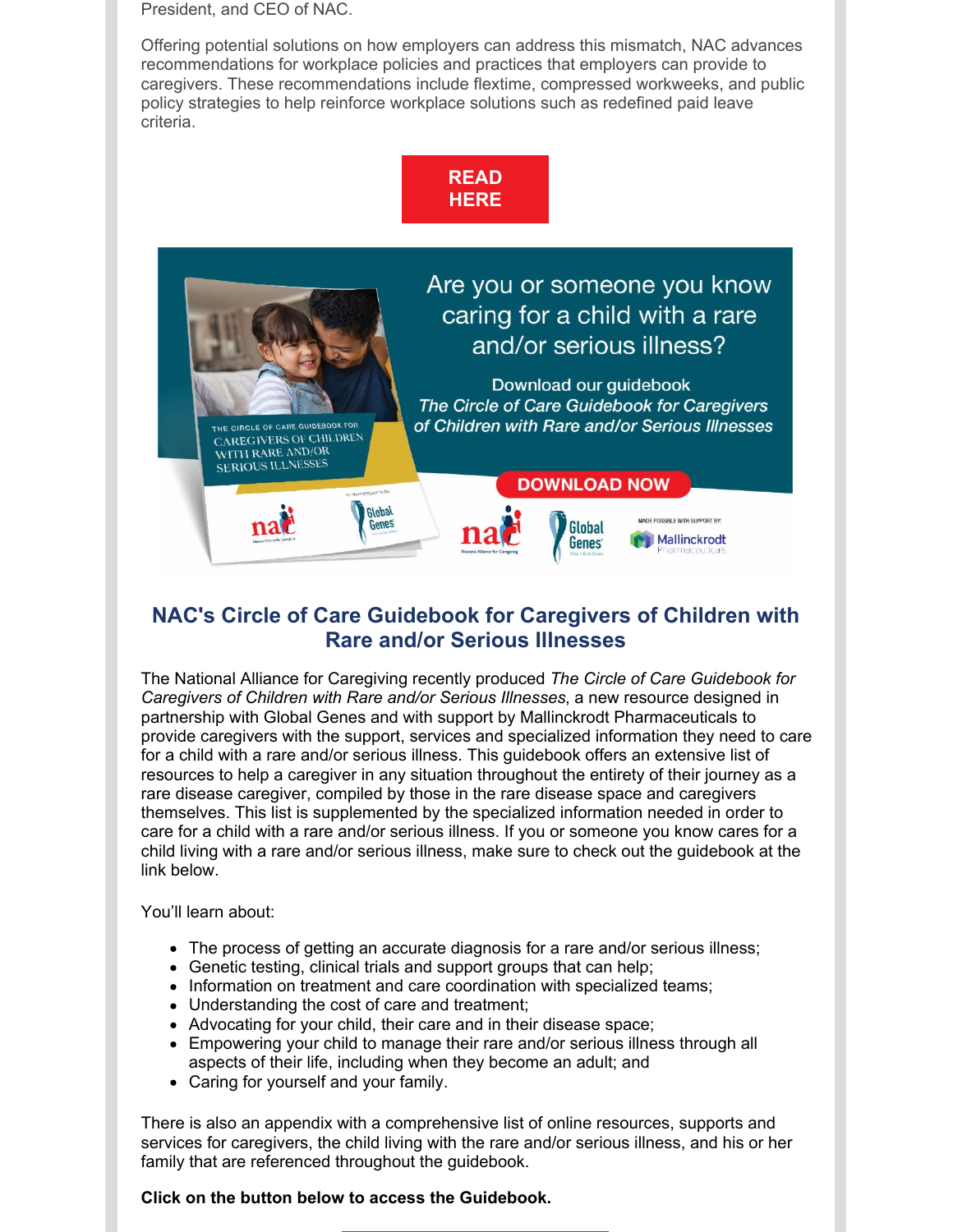# **Best Practice Caregiving: Infographic Series on Dementia Caregiving Program**

The Family Caregiver Alliance (FCA) is publishing a series of blogs and one-page infographics as part of a series about specific dementia caregiving programs that are found in Best Practice Caregiving.

Best Practice Caregiving (bpc.caregiver.org) is a free online database that helps health care and social service organizations identify, compare and adopt best-fit programs for their clientele and community.



# **Plain Language Resource for Crime Victims With Disabilities**

A **new fact [sheet](https://r20.rs6.net/tn.jsp?f=001LaEKxam1QR75UBBechdB6tGULJHx1-PKVXy6pu7lv-va8H1KyX9I-eam6I-UmDAj69ZDfGoh7L34FnAQxPnnyvPqgsyJe_bC1MJtdlHO78-pDhkHGX5YJs-zgDF2iQFh6xrlmCMkpMXOgvgclKIX71gLWrNa6D2lL4u4N8IZgcPu7eTegLDUt26RlBab95Ap3W8iLwqRYh4lu_y3noWzpbgaK_ES_Ldz8aJhrKaRDqsshErz7nuKuvihkluJfXaQrW-U0GH4uqt0E7I3rcekCPn-MZh0xY3RWP7wtmZ8txyIw17X1HSiZw==&c=iiA6A9mRl6dC7zcFr3McO7kEceKLW3sUO1C_ScQXdQ7XhVOICooYbg==&ch=Kxn7DIqf-oTEUk9V0I20WwYJ4T6skZTsqybYyaDgUSFGgGHvIk8osA==)**, created by The Arc's National Center on Criminal Justice and Disability, is designed for people with disabilities to understand their rights if they are victimized. The document outlines different types of abuse, what people with disabilities -- or the caregivers who help them -- can do if they become a crime victim, and where to go for help. **[Download](https://r20.rs6.net/tn.jsp?f=001LaEKxam1QR75UBBechdB6tGULJHx1-PKVXy6pu7lv-va8H1KyX9I-eam6I-UmDAj69ZDfGoh7L34FnAQxPnnyvPqgsyJe_bC1MJtdlHO78-pDhkHGX5YJs-zgDF2iQFh6xrlmCMkpMXOgvgclKIX71gLWrNa6D2lL4u4N8IZgcPu7eTegLDUt26RlBab95Ap3W8iLwqRYh4lu_y3noWzpbgaK_ES_Ldz8aJhrKaRDqsshErz7nuKuvihkluJfXaQrW-U0GH4uqt0E7I3rcekCPn-MZh0xY3RWP7wtmZ8txyIw17X1HSiZw==&c=iiA6A9mRl6dC7zcFr3McO7kEceKLW3sUO1C_ScQXdQ7XhVOICooYbg==&ch=Kxn7DIqf-oTEUk9V0I20WwYJ4T6skZTsqybYyaDgUSFGgGHvIk8osA==) it now** and share it in your community!



# **What's Public Health Got To Do With… Family Caregiving?**

Trust for America's Health (TFAH) has published a [blog](https://afphs.org/whats-public-health-got-to-do-with-healthy-aging/), "What's Public Health Got To Do With... Family Caregiving?," to launch it's new monthly blog series on Age-Friendly Public Health Systems. This series is designed to stir up conversation, generate interest, and challenge healthy aging stakeholders to engage more deeply in age-friendly public health issues.

Author of this month's blog on "What's Public Health Got To Do With… Family Caregiving?," Megan Wolfe, TFAH's Senior Policy Development Manager, outlines five potential roles for public health departments to support caregivers, organized according to TFAH's AFPHS 5Cs Framework. The roles include collecting and disseminating data, coordinating existing supports and services, connecting and convening multiple sectors, communicating, and complementing existing supports.



# **Diverse Family Caregivers Toolkit**

Download the Diverse Elders Coalition's **[Resources](https://www.diverseelders.org/wp-content/uploads/2021/03/DEC-Toolkit-Final-R2.pdf) for Providers: Meeting the Needs of Diverse Family Caregivers Toolkit**. This toolkit offers topline information on what providers need to know, and key pieces from our comprehensive training [curriculum,](https://www.diverseelders.org/caregiving/#request) **Caring For Those Who Care: Meeting the Needs of Diverse Family**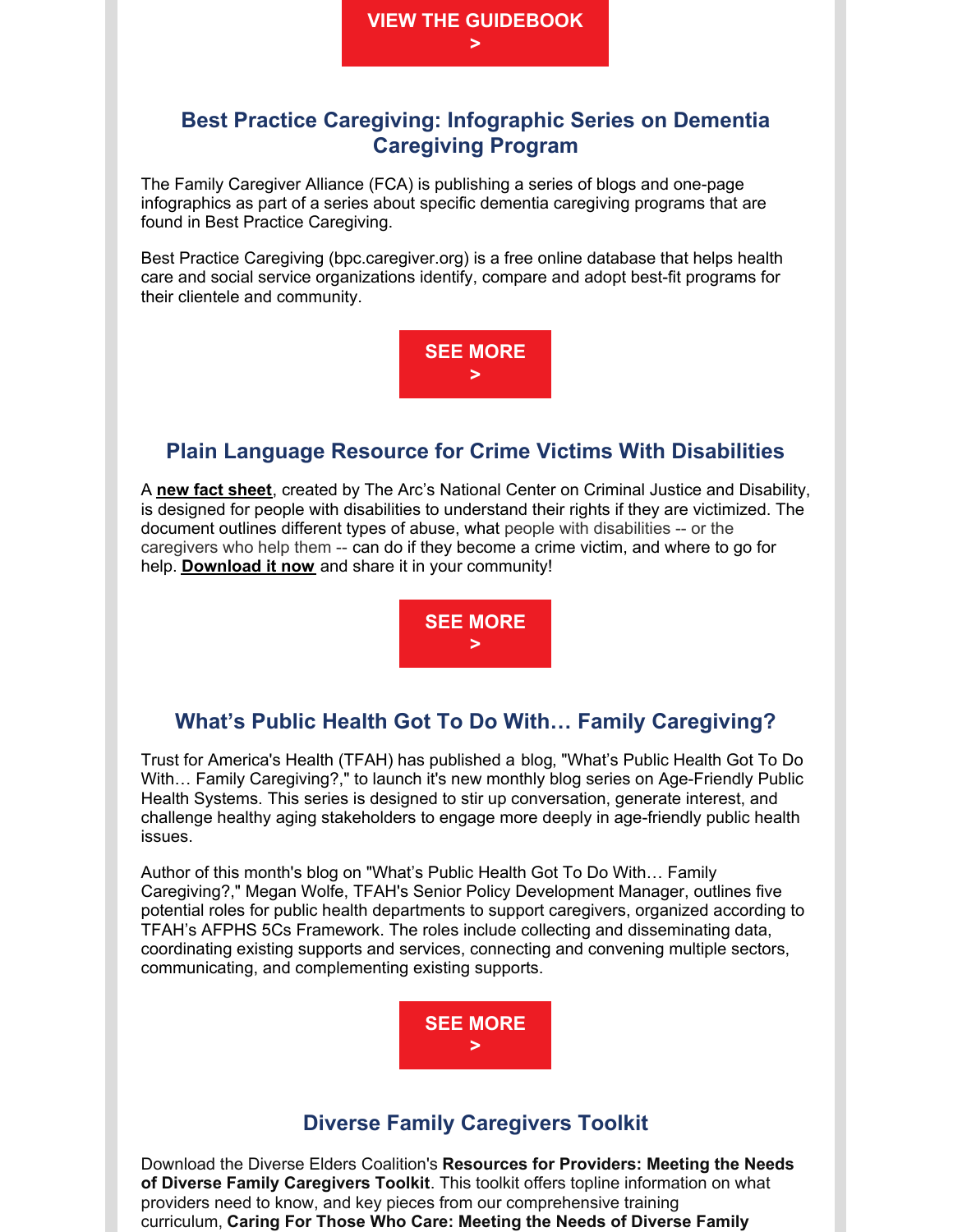**Caregivers**. Whether you've already attended one or more of our trainings, or this is your first time looking into what's available to help you support diverse family caregivers, we think you'll find these resources to be invaluable in building a more welcoming, supportive practice.



# **Dementia Care Providers Database**

Best Practice Caregiving is a free online database of proven dementia programs for family caregivers. It offers a searchable, interactive, national database of vetted, effective programs that offer much-needed information and support. The database is an invaluable tool for healthcare and community-based organizations, as well as funders and policy makers to discover and share high quality programs for caregivers. In the Best Practice database you will find detailed information about:

- focus of each program
- (e.g., reducing stress, understanding dementia, planning care, skill-building, health & wellness, etc.)
- program implementation
- research findings
- direct utilization experiences of delivery sites
- program developer information.

Click **[here](https://bpc.caregiver.org/#howToUse)** to learn more about the database or click the button below to access it.



### **Home Is Where the Care Is**

What if you were one of the 2 million adults who are homebound in the United States? Wouldn't you want care to come to you? With the nation's older adult population increasing, home-based primary care is quickly becoming the future of health care for patients who are medically complex. New resources share needed information about delivering primary care in the home:

- The **Better Care Playbook's [Home-Based](https://na01.safelinks.protection.outlook.com/?url=https%3A%2F%2Fjohnahartford.us6.list-manage.com%2Ftrack%2Fclick%3Fu%3D1e7fafb45696f7675cb6f775b%26id%3D25763f733d%26e%3Dd7ac497e02&data=04%7C01%7C%7Ca8916e4db36a42945f8108d94de8ff3b%7C84df9e7fe9f640afb435aaaaaaaaaaaa%7C1%7C0%7C637626485377970424%7CUnknown%7CTWFpbGZsb3d8eyJWIjoiMC4wLjAwMDAiLCJQIjoiV2luMzIiLCJBTiI6Ik1haWwiLCJXVCI6Mn0%3D%7C1000&sdata=udV6KTIHUDHAtJQHC%2BPhEJPCqUoTS1UZJ%2F6%2FqwdKrts%3D&reserved=0) Primary Care Collection** provides research, resources and tools for delivering care at home. The collection includes blogs from [Rush@Home](https://na01.safelinks.protection.outlook.com/?url=https%3A%2F%2Fjohnahartford.us6.list-manage.com%2Ftrack%2Fclick%3Fu%3D1e7fafb45696f7675cb6f775b%26id%3D38af92e967%26e%3Dd7ac497e02&data=04%7C01%7C%7Ca8916e4db36a42945f8108d94de8ff3b%7C84df9e7fe9f640afb435aaaaaaaaaaaa%7C1%7C0%7C637626485377980379%7CUnknown%7CTWFpbGZsb3d8eyJWIjoiMC4wLjAwMDAiLCJQIjoiV2luMzIiLCJBTiI6Ik1haWwiLCJXVCI6Mn0%3D%7C1000&sdata=x26a%2BL8kOCeoUsz9La4ziHNTJGAQEILcDEuFV0L85ek%3D&reserved=0) detailing its care model elements and implementation insights, and the [Department](https://na01.safelinks.protection.outlook.com/?url=https%3A%2F%2Fjohnahartford.us6.list-manage.com%2Ftrack%2Fclick%3Fu%3D1e7fafb45696f7675cb6f775b%26id%3D075225bc90%26e%3Dd7ac497e02&data=04%7C01%7C%7Ca8916e4db36a42945f8108d94de8ff3b%7C84df9e7fe9f640afb435aaaaaaaaaaaa%7C1%7C0%7C637626485377980379%7CUnknown%7CTWFpbGZsb3d8eyJWIjoiMC4wLjAwMDAiLCJQIjoiV2luMzIiLCJBTiI6Ik1haWwiLCJXVCI6Mn0%3D%7C1000&sdata=Eq7ap%2FaO00go5MQqmerVoRtqt9ptPVF5JbxcEAvcthQ%3D&reserved=0) of Veterans Affairs highlighting its successful program.
- A **Home [Centered](https://na01.safelinks.protection.outlook.com/?url=https%3A%2F%2Fjohnahartford.us6.list-manage.com%2Ftrack%2Fclick%3Fu%3D1e7fafb45696f7675cb6f775b%26id%3Da00b23da86%26e%3Dd7ac497e02&data=04%7C01%7C%7Ca8916e4db36a42945f8108d94de8ff3b%7C84df9e7fe9f640afb435aaaaaaaaaaaa%7C1%7C0%7C637626485377990336%7CUnknown%7CTWFpbGZsb3d8eyJWIjoiMC4wLjAwMDAiLCJQIjoiV2luMzIiLCJBTiI6Ik1haWwiLCJXVCI6Mn0%3D%7C1000&sdata=9jdXOh8uF5cuzHKtE5GNSR3u%2B2AqtlCTAoTZPG1unHc%3D&reserved=0) Care Institute (HCCI) House Calls 101 course** offers a simulated educational experience to help you get started with home-based primary care.

Click **[here](https://education.hccinstitute.org/Public/Catalog/Details.aspx?id=6PvnK37kE5jDvb%2BUNRQkXg%3D%3D)** to the online course. Click the button below to browse the collection.



# **Report: The United States Should Recognize and Support Caregiving Youth**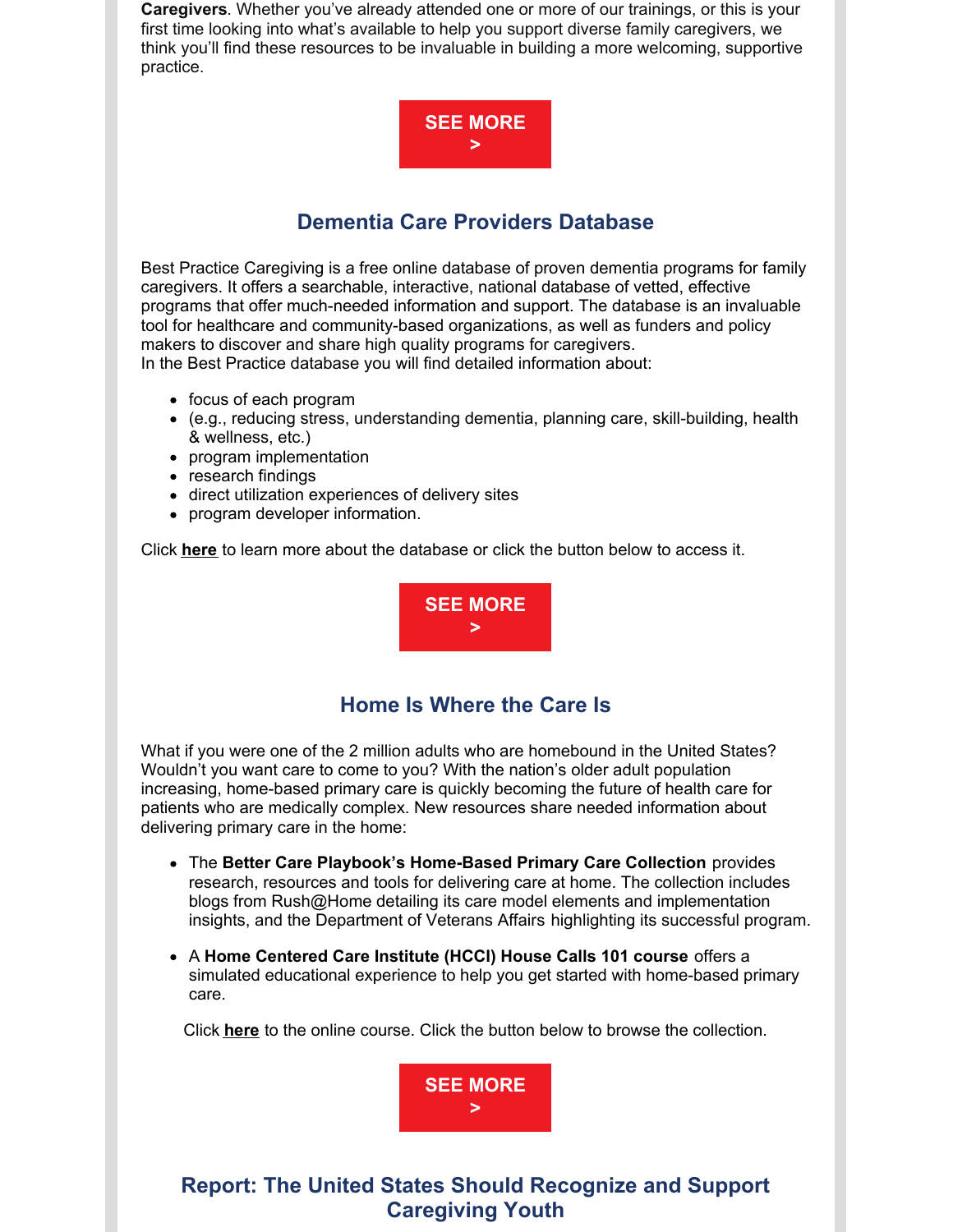In the United States, more than 5.4 million children and adolescents under age 18 provide care for family members who are aging or have chronic illness, disability, or other health conditions that require assistance.

In this policy study published in the Society for Research in Child Development's *Social Policy Report*, the authors describe youth's care for the family and highlight the increasing prevalence, global challenges, and uneven successes of measurement and categorization. They briefly summarize research on how caregiving affects youth's academic, social, and emotional well-being. Next, they present novel, emerging evidence from the public school-based 2019 Youth Risk Behavior Survey for the State of Florida, which suggests that as many as 24 percent of middle school students and 16 percent of high school students provide at least some care to the family on a regular basis. Drawing on this evidence, the authors' discuss targeted social programs which have been shown to promote the well-being of caregiving youth outside of the United States, as well as a 13 year-old school-based intervention in The School District of Palm Beach County, Florida.

The report concludes with specific recommendations for a path toward recognizing and supporting caregiving youth via policy and practice in the United States. Its aim is to increase the awareness and feasibility of identifying and supporting caregiving youth and their families via government-organized data collection and targeted social policies.



### **2021 Global State of Caring Report**

The International Alliance of Carer Organization's 2021 Global State of Care report provides an in-depth profile of the issues, approaches, policies, and innovations that are needed to support carers. It profiles the carer policies and practices in 18 countries. This interacting tool features carer initiatives addressing six universal carer priorities:

- Recognition: Legislation and awareness campaigns
- Financial support: Income support, pensions, and benefits
- Work and education: Carer-friendly workplaces and educational initiatives
- Health and well-being: Health and social supports
- Information and knowledge: Resources and education
- Evidence-informed practices: Innovative policies and practices



# **The John A. Hartford Foundation's Dissemination Center**

Funded and disseminated by **The John A. Hartford [Foundation](https://www.johnahartford.org/dissemination-center/)**, The American Association of Retired Persons (AARP) has released a new series of how-to videos and accompanying resource guides that walk family caregivers through what to expect before, during, and after a planned or emergency hospital stay.

The videos and resource guides, many of which are available in both English and Spanish, are free of charge and were developed by **Home Alone [Alliance](https://www.aarp.org/ppi/initiatives/home-alone-alliance/)** members—the

The "How-To" videos and resource guides for family caregivers are on specific medical/nursing tasks – including preparing special diets, managing incontinence, wound care, mobility, and managing medications.